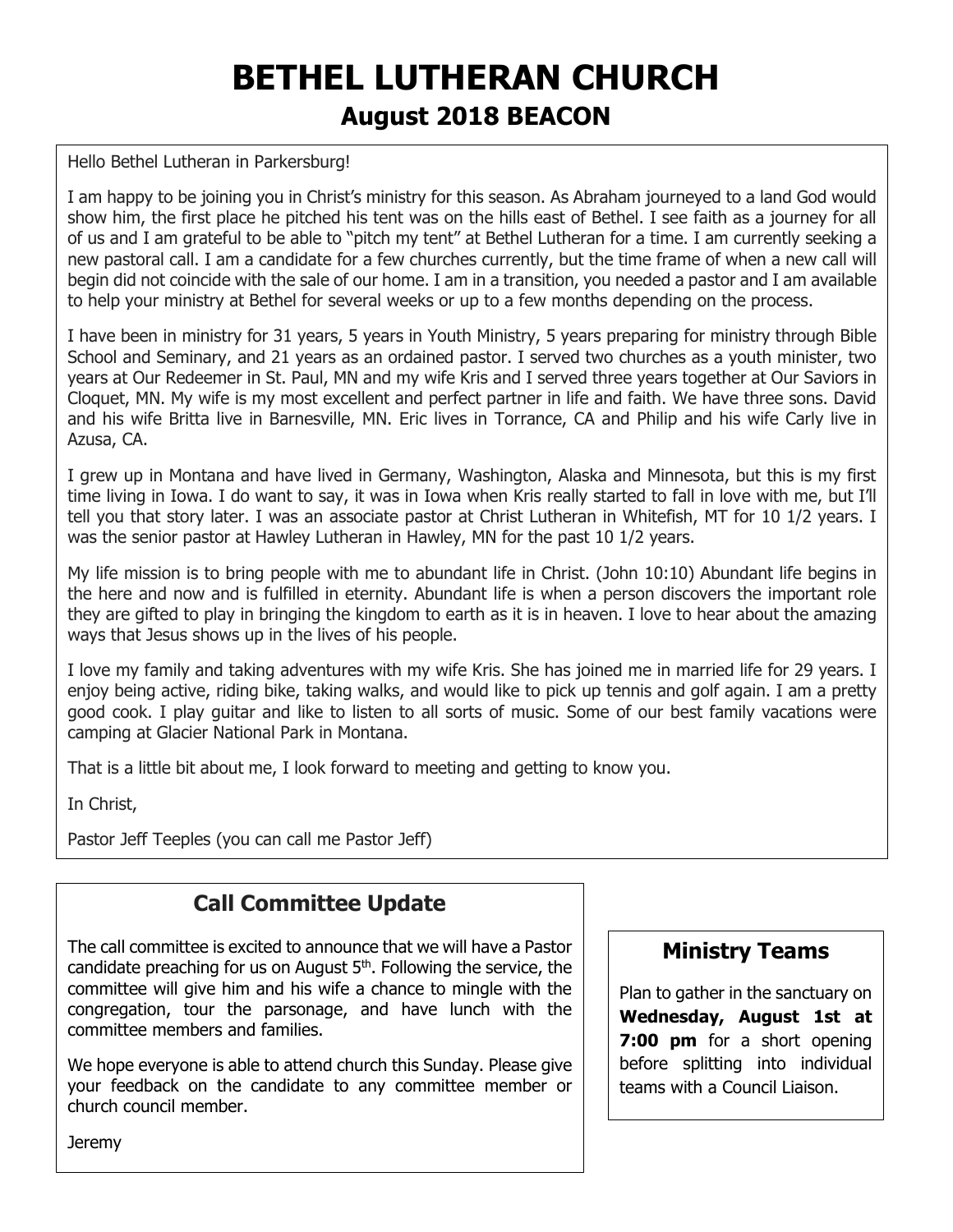# **July 11, 2018 Church Council Minutes**

(to be reviewed at the August Council meeting)

**Present:** Dan Frey, Stacy Palmer, Darla Drewelow, Allen Redman, JoAnne Schwarz, Michelle Krohn, Carol Chapman

**Approval of the Agenda:** Motion made by JoAnne Schwarz, 2<sup>nd</sup> by Carol Chapman **Approval of the Minutes:** Motion made by Michelle Krohn, 2nd by Darla Drewelow **Approval of the Treasurer's Report:** Motion made by Carol Chapman, 2<sup>nd</sup> by JoAnne Schwarz

#### **Ministry Team Reports:**

- **Children & Youth Ministry Team** VBS is taking place this week at United Methodist
- **Outreach & Fellowship Ministry Team** no formal meeting due to holiday
- **Property Ministry Team** Light fixtures are to be delivered to Dan within the next day or two and will hopefully be installed by the end of the month; water damage has been detected near the elevator and further investigation will be done to see where water came from; Bruce will address water damage in kitchen
- **Worship & Music Ministry Team** All hymns selected to September 9<sup>th</sup>
- **Social Concerns Ministry Team** Relay for Life is July 13<sup>th</sup>
- **Missions/Benevolence Ministry Team** no formal meeting due to holiday

**Correspondence:** Notice of LCMC Churches and Youth Partnership for mission trip in 2019

#### **Old Business:**

- 1. Parkersburg Fun Days We will not participate in the kiddie parade, but will ask for volunteers for the adult parade
- 2. Farewell for Pastor and Jacque Pastor may come back for a visit on August  $12<sup>th</sup>$ . Request was made to have a card shower and serve cake after service
- 3. Confirmation New contract Pastor open to speak with our confirmand to prepare for a possible Fall confirmation date
- 4. Short term contract Pastor (Pastor Jeff Teeples) Pastor Jeff will be at Bethel until approximately October  $15<sup>th</sup>$ , while residing in the parsonage full-time after July  $27<sup>th</sup>$
- 5. BLCW Treasurer and website coordinator No volunteers have stepped forward at this time for web coordinator

#### **New Business:**

- 1. Hog Roast Due to short notice motion made to skip the hog roast this year made by Allen Redman, 2<sup>nd</sup> Carol Chapman
- 2. Sept. Fall Kick-Off Motion to have September  $9<sup>th</sup>$  for kick-off, with Diane Buss to cater made by Allen Redman, 2nd by Darla Drewelow
- 3. Sunday School Teacher Volunteers are needed for Sunday School teachers. Council is hoping for several volunteers to spread out duties for rotation
- 4. Ministerial Meg representative  $2^{nd}$  Tuesday 9:00 a.m. at Christian Reform Church New contract pastor may not be here the second week of August due to previous engagements, but will confirm date and Allen or Carol may be available to assist in attendance of meeting
- 5. Approval of reimbursements Approval for reimbursements for VBS donation \$150 to ministerial association, \$29.95 to Sandi Shepard for Sunday School supplies, \$24.52 to Irene Senne for cleaning supplies, \$50 for stamps to Jenny Hansmann; motion to approve by Michelle Krohn, 2<sup>nd</sup> by Carol Chapman

**Closing Prayer/The Lord's Prayer:** Motion to adjourn the meeting by Carol Chapman, 2<sup>nd</sup> by JoAnne **Schwarz** 

**August Communion Assistants:** Bruce Simon & Marilyn Ingalls **September Communion Assistants:** Dan Frey & JoAnne Schwarz Submitted by Stacy Palmer, Council Recording Secretary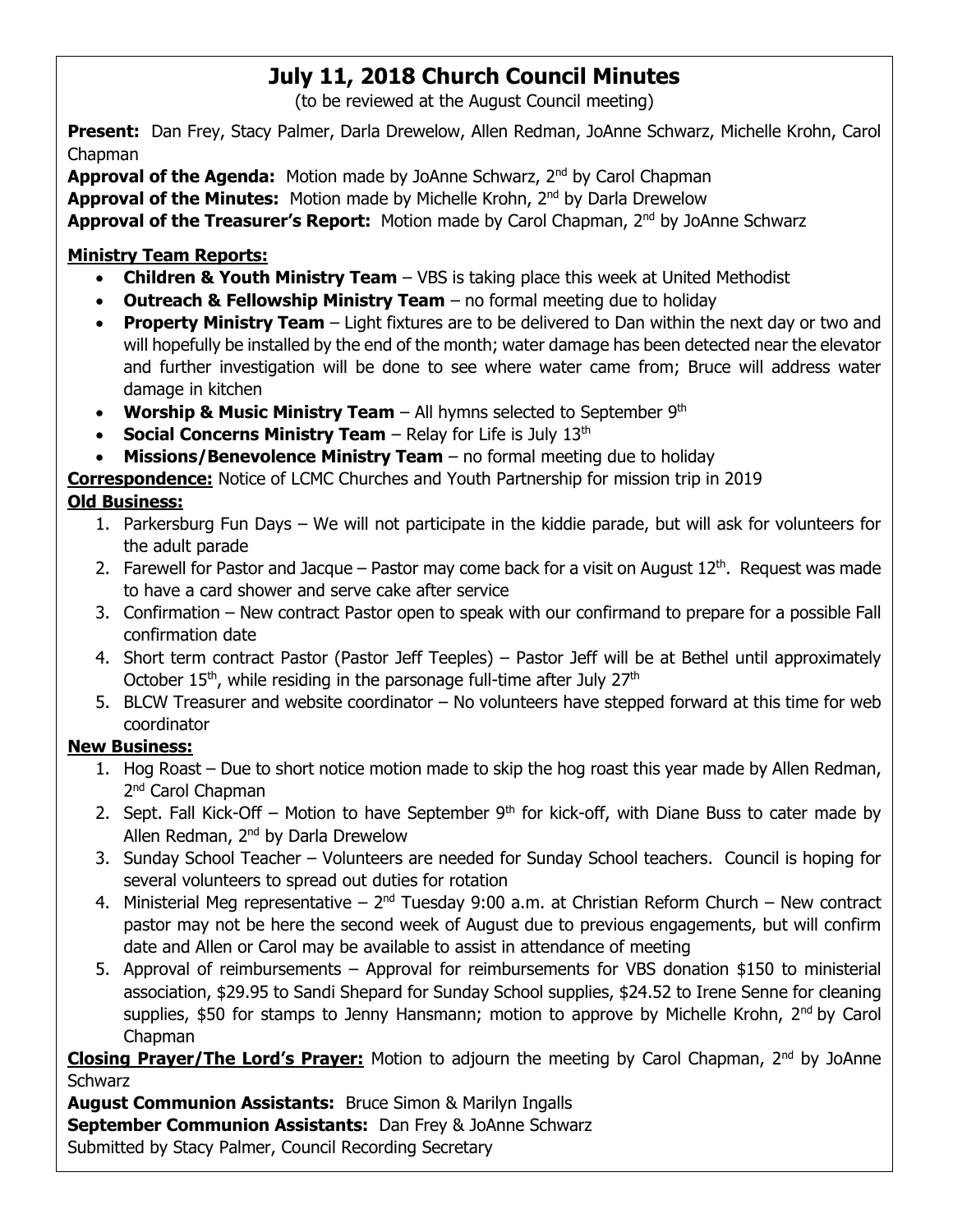## **Family Devotions for August**

#### **Don't Forget the Fruit!**

**Bible Verse:** "Since we live by the Spirit, let us keep in step with the Spirit." Galatians 5:25

It's that time again - that busy time when we gear up to prepare our children for the first day of school. Besides shopping for school supplies and clothes to replace those they've outgrown, we try to get schedules adjusted so they're well-rested for the upcoming school days. Important stuff! But even more important is to remember the Fruit  $-$  the Fruit of the Spirit! Remind your kids how those who belong to Jesus want to live  $-$  led by the Holy Spirit to share God's love with others. Together, read Galatians 5:22-23 (NIV) to find all eight of the Fruit of the Spirit in the puzzle. Then each day, focus on one and find ways to live it out  $-$  at school and at home! Have a great August!!

F G E N T L E N E S S I X A D K A C O E E P P V D B I M I E X C Y H F H G P B T S N A Z H C U A O R A V H E D R I D M X O W C T P F O N R Y Q C D B J J I K U T E X T M N U Y O F E V L J S M A E M V M Y K N S N I S D S W T I Q B S C M E J L S L O V E S C B E J S J S E L F C O N T R O L S

Dear Heavenly Father, Help us "keep in step with the Spirit" as we live each day for you; in Jesus' Name, amen.

#### **Organized Prayer for Bethel Families**

**Week of August 5 –** Jeff & Angie Church & Zach; Pam Dohrn; Dale & Candy Krohn; Michelle Krohn; James & Sara Deike, Logan & Claire; Klint Knock, Abigail & Morgan

**Week of August 12 –** Terry & Darla Drewelow; Luke & Tricia (Krohn) Smith & family; Dennis & Julie Dudley; Virgil Lindaman; Chris & Nina Sweeney, Rose & Alexander

**Week of August 19 –** Ryan Dudley & family; Wayne & Norma Dudley; Jerry & Lisa (Senne) Luhring, Chelsea, Megan & Olivia; Randy & Connie Luhring, Chelsea & Cameron; Rex & Hope Tompkins, Desiree & Blake; Ted & Faye Tuitjer

**Week of August 26 –** Joe & Christina (Tjebkes) Edwards & Sloan; Aaron & Angie Ellermann & Riley, & Ryan Bixby; Vada Luhring; Jim & Eileen Lupkes; Lee & Pat VanHauen; Ken & Beth VanLengen

# **URGENT: Altar Guild Volunteers**

Right now, there are several months without anyone to do Communion, etc. If you are able to help out, please contact JoAnne Schwarz or Bonnie Gerloff. Thank you.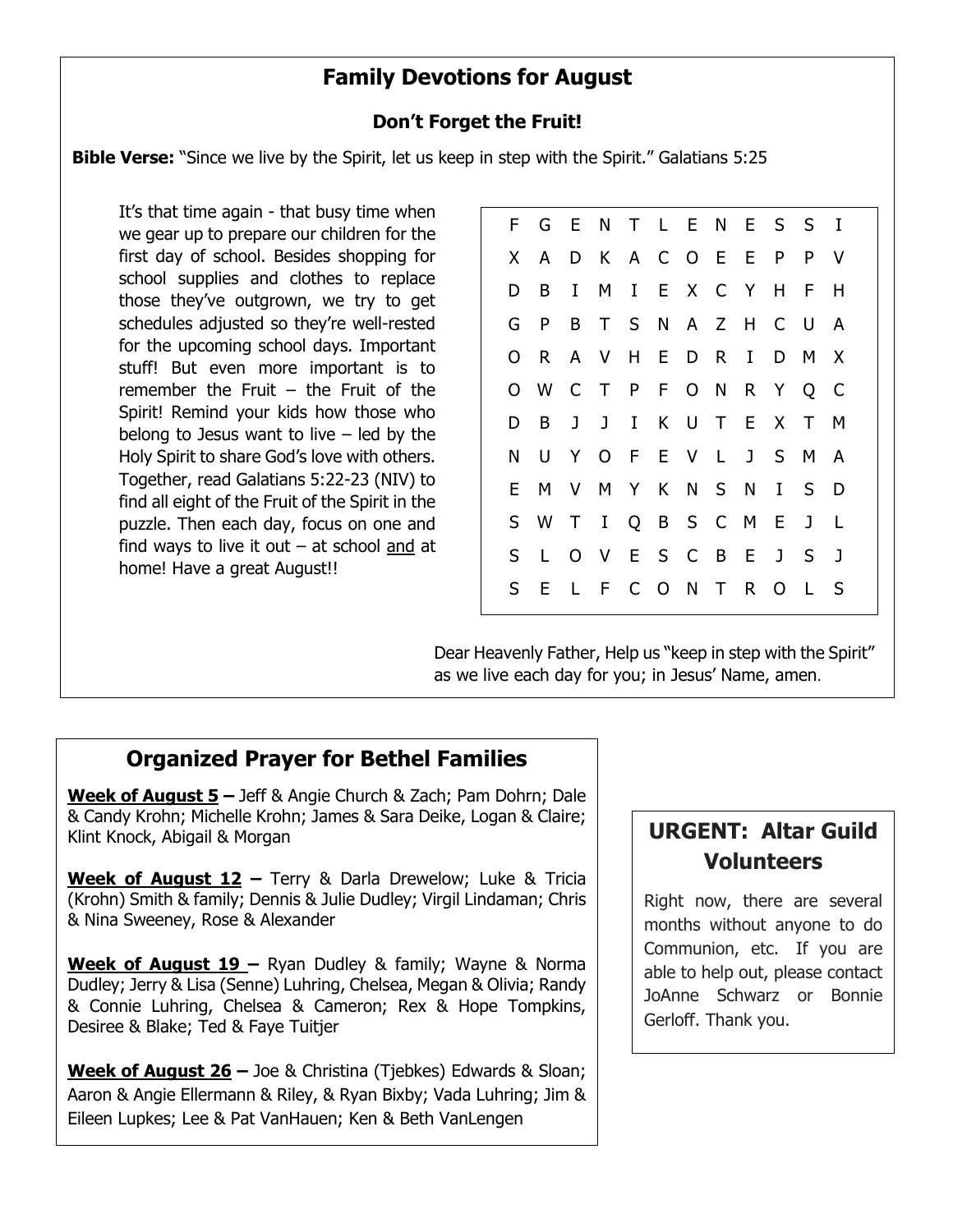### **August Bible Reading Schedule**

Aug. 1, Wed: II Chron. 8, Num. 25, Ezek. 9 Thursday: II Chron. 9:1-12, Num. 26:1-22, Ezek. 10 Friday: II Chron. 9:13-31, Num. 26:23-43, Ezek. 11:1-13 Saturday: II Chron. 10, Num. 26:44-65, Ezek. 11:14-25 Sunday: Exodus 31

Aug. 6, Mon: II Chron. 11, Num. 27:1-11, Ezek. 12:1-16 Tuesday: II Chron. 12, Num. 27:12-23, Ezek. 12:17-28 Wednesday: II Chron. 13, Num. 28:1-15, Ezek. 13 Thursday: II Chron. 14, Num. 28:16-31, Ezek. 14:1-11 Friday: II Chron. 15, Num. 29:1-19, Ezek. 14:12-23 Saturday: II Chron. 16, Num. 29:20-40, Ezek. 15 Sunday: Exodus 32

Aug. 13, Mon: II Chron. 17, Num. 30, Ezek. 16:1-14 Tuesday: II Chron. 18:1-17, Num. 31:1-20, Ezek. 16:15-30 Wednesday: II Chron. 18:18-34, Num. 31:21-41, Ezek. 16:31-43 Thursday: II Chron. 19, Num. 31:42-54, Ezek. 16:44-63 Friday: II Chron. 20:1-19, Num. 32:1-19, Ezek. 17:1-10 Saturday: II Chron. 20:20-37, Num. 32:20-42, Ezek. 17:11-24 Sunday: Exodus 33

Aug. 20, Mon: II Chron. 21, Num. 33:1-18, Ezek. 18:1-18 Tuesday: II Chron. 22, Num. 33:19-39, Ezek. 18:19-32 Wednesday: II Chron. 23, Num. 33:40-56, Ezek. 19 Thursday: II Chron. 24:1-14, Num. 34:1-15, Ezek. 20:1-17 Friday: II Chron. 24:15-27, Num. 34:16-29, Ezek. 20:18-32 Saturday: II Chron. 25:1-16, Num. 35:1-15, Ezek. 20:33-49 Sunday: Exodus 34

Aug. 27, Mon: II Chron. 25:17-28, Num. 35:16-34, Ezek. 21, 1-17 Tuesday: II Chron. 26:1-15, Num. 36, Ezek. 21:18-32 Wednesday: II Chron. 26:16-23, I Cor. 1:1-17, Ezek. 22:1-16 Thursday: II Chron. 27, I Cor. 1:18-31, Ezek. 22:17-31 Friday: II Chron. 28:1-15, I Cor. 2, Ezek. 23:1-21

## **August Anniversaries**

– Chris & Nina Sweeney (6) – Dave & Sharleen Hubbard (44) – Pastor Jeff & Kris Teeples (29) – Dale & Jenny Hansmann (44) – Jim & JoAnne Schwarz (55) – Steve & Sherry Brouwer (47) – Ryan & April Schrage (9) – Dan & Kay Frey (34) – Christina & Joseph Edwards (4) – Bryce & Ruth Zacharias (44)

# **WEBSITE Coordinator**

The Church Council is looking for a WEBSITE Coordinator. Any computer with internet access can be used for this volunteer task. Training is available. If interested, please contact Dan Frey or any of the Church Council members. Thank you.

## **August Birthdays**

2 – Ted Tuitjer

- 5 Pastor Jeff Teeples
- 5 Desiree Tomkins
- 6 Mary Fink
- 7 Connie Rule
- 7 Wilma Schultz
- 9 Hope Tomkins
- 10 Ethan Allen
- 10 Kim Marlette
- 11 Kolbi Rice
- 12 Brenda Everts
- 13 Ken Beckman
- 13 Mark Buss
- 14 Norma Dudley
- 15 Diane Buss
- 15 Pat Van Hauen
- 17 Devin Bernard
- 17 Mike Neisen
- 20 Kyle Rice
- 23 Wayne Dudley
- 23 Ava Mann
- 24 Courtney Frey
- 27 Rylan Paulson 29 – Sara Deike
	-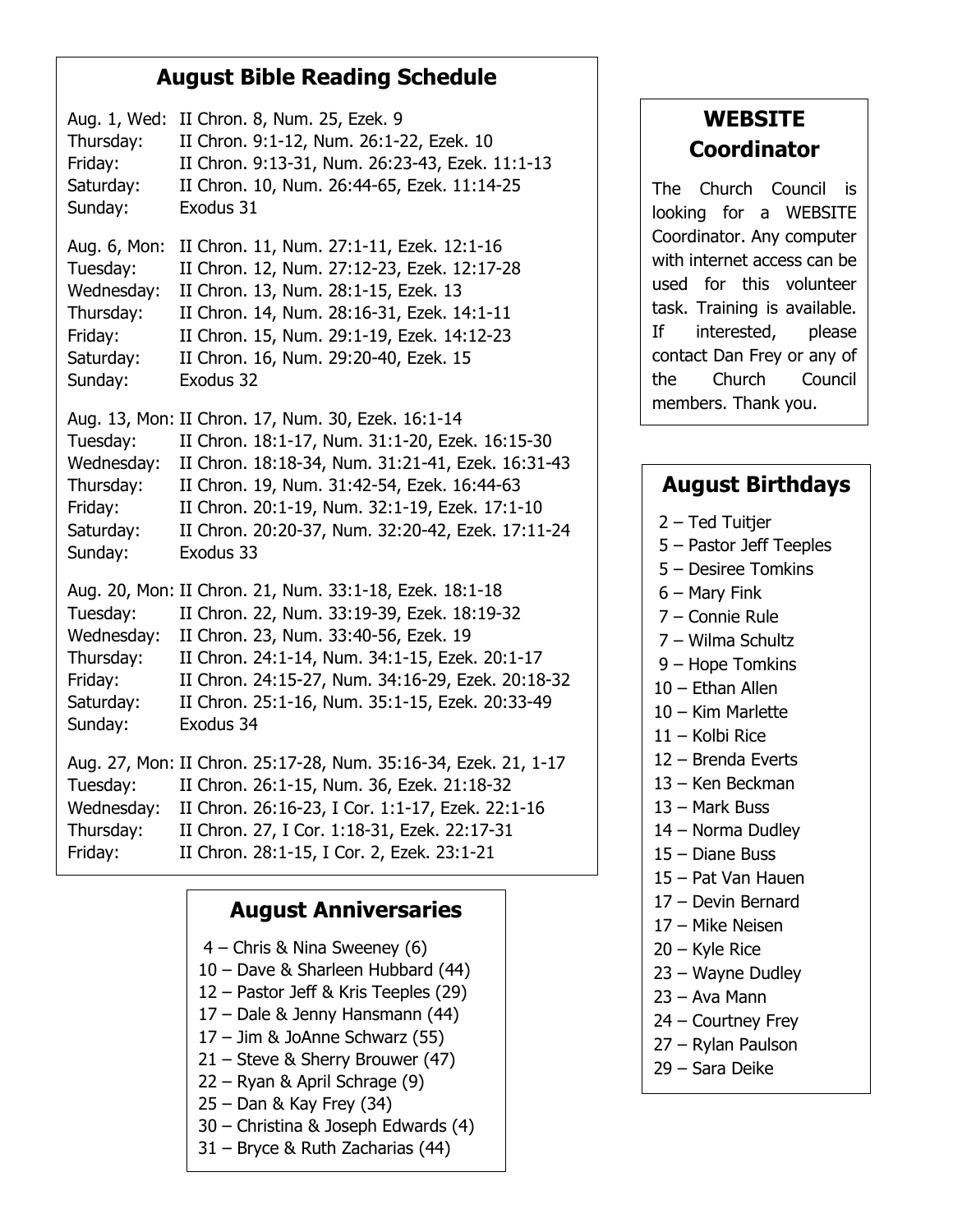## Worship Assistant Schedule for August--Worship Service 9:00 a.m.

|                          | <b>August 5</b>               | <b>August 12</b>    | <b>August 19</b>    | <b>August 26</b>    |  |  |  |
|--------------------------|-------------------------------|---------------------|---------------------|---------------------|--|--|--|
| <b>USHERS</b>            | <b>Steve Brouwer</b>          | <b>Terry Mennen</b> | <b>Terry Mennen</b> | <b>Terry Mennen</b> |  |  |  |
| ORGANISTS/PIANISTS       | Janet Mennen/Sharleen Hubbard |                     |                     |                     |  |  |  |
| <b>ALTAR GUILD</b>       |                               |                     |                     |                     |  |  |  |
| <b>GREETERS</b>          | Kory & Deb                    | Terry & Darla       | Michelle Krohn &    | Randy & Connie      |  |  |  |
|                          | <b>Walters</b>                | <b>Drewelow</b>     | Lee Rients          | Luhring & Cameron   |  |  |  |
| <b>LECTORS</b>           | Sandi Shepard                 | Dave Hubbard        | Darla Drewelow      | Julie Dudley        |  |  |  |
| <b>LITURGISTS</b>        | Aaron Ellermann               | Sharleen Hubbard    | Michelle Krohn      | <b>Terry Mennen</b> |  |  |  |
| <b>ACOLYTES</b>          | Corryn Mann                   | Evan Palmer         | Ava Mann            | Gavin Bernard       |  |  |  |
| <b>COMMUNION</b>         | Marilyn Ingalls               |                     | Marilyn Ingalls     |                     |  |  |  |
| <b>ASSISTANTS</b>        | <b>Bruce Simon</b>            |                     | <b>Bruce Simon</b>  |                     |  |  |  |
| <b>COFFEE FELLOWSHIP</b> |                               |                     |                     |                     |  |  |  |
| <b>SOUND SYSTEM</b>      | Carol Chapman/Allen Redman    |                     |                     |                     |  |  |  |

#### July Summary of Attendance and Financial Contributions

|                                | <b>Attendance</b> | <b>Bene./Mission</b> | <b>Current</b> | <b>Building Maintenance</b> |  |  |  |  |
|--------------------------------|-------------------|----------------------|----------------|-----------------------------|--|--|--|--|
| Sunday, July 1                 | 68                | \$218.95             | \$1,833.82     | \$0.00                      |  |  |  |  |
| Sunday, July 8                 | 45                | \$110.07             | \$1,525.74     | \$0.00                      |  |  |  |  |
| Sunday, July 15                | 55                | \$142.80             | \$1,710.50     | \$0.00                      |  |  |  |  |
| Sunday, July 22                | 50                | \$111.00             | \$1,429.04     | \$0.00                      |  |  |  |  |
| Sunday, July 29                | 46                | \$117.10             | \$1,884.05     | \$0.00                      |  |  |  |  |
| <b>January 1-July 29, 2018</b> |                   | \$4,624.47           | \$60,871.31    | \$0.00                      |  |  |  |  |

## **Showing We Care**

If you know of someone who might benefit from a homecooked meal(s) provided by members of our congregation – or – if you are able to help prepare a meal, please contact Janet (319-269-9674), Jenny (319-269-2578), or Sharleen (319-414-7409).

## **Fellowship Following Worship**

Please see the sign-up sheet on the bulletin board to volunteer to make coffee and bring treats for fellowship following worship for a Sunday in August. Thank you.